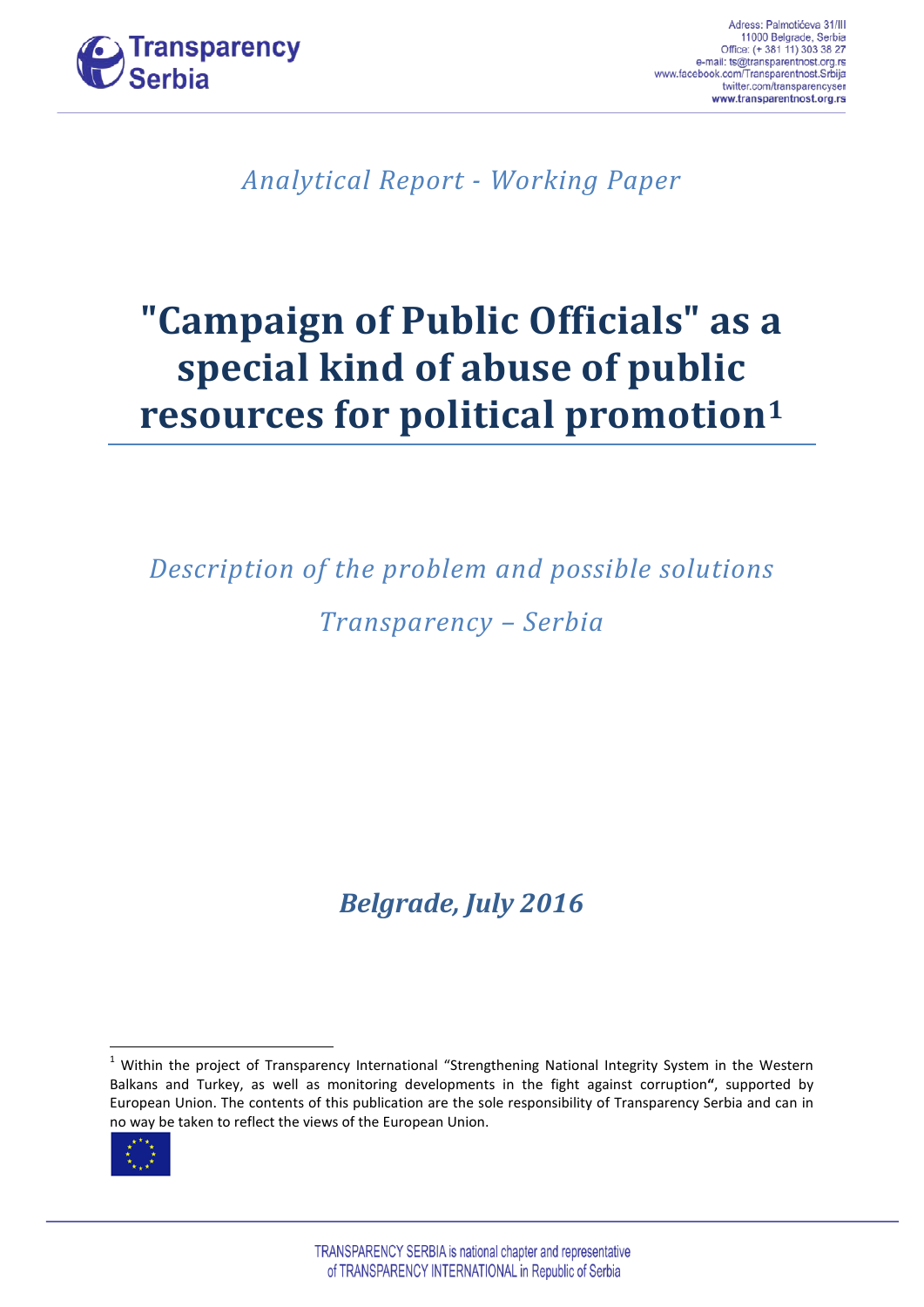

#### *Campaign of Public Officials – term and main findings*

"Campaign of public officials<sup>[2](#page-0-1)</sup>" is a term which describes the activities of public officials in the preelection period, posing as their "regular work" while essentially they are a part of the political promotion. On these activities media are reporting in the news program, outside blocks related to the presentation of parties. In this way, parties with who voters are identifying public officials are receiving additional promotion in quantitative and qualitative term - reports on "campaign of public official" are placing in the context of "objective reporting", and news programme ratings are far higher than pre-election ratings of promotional or advertising blocks.

This form of election propaganda is not covered by the regulations governing access of participants of elections to the media (e.g., equal presentation of electoral lists). Since, it legally does not have a treatment of pre-election propaganda, the appearance of state-party leaders in the news program does not fall under the breakdown of costs of the election campaign neither it is a subject to the control of financial reports of political entities.

Transparency Serbia (TS) has monitored the "campaign of public officials" systematically in three election cycles - 2012, 2014 and 2016. Methodology and results of monitoring were presented separately, and the main findings are:

- campaign of public officials mostly is not regulated by legislation and by itself, in majority of cases, does not constitute punishable violation of laws;

- there are cases where the activities of public officials within the campaign have elements of violation of the provisions of the Law on the Anticorruption Agency (for example: the use of public resources for the promotion of political entities referred to in Article 29 of the Law) or other regulations;

- campaign of public officials can have positive financial effects for political parties which public officials are representing (or with which voters are identifying them, even if parties are not explicitly mentioned in the activities and reports), and negative financial effects or additional costs on public finances;

<span id="page-1-0"></span> $2$  In the narrow sense, campaign of public officials is most often manifested through promotional activities of public officials: visits to companies, schools, hospitals, courts, opening of factories, construction sites, fairs, signing agreements and memoranda of construction and investment, scholarships, presenting of plans for construction, delivery of scholarships, help and gifts, conversation with citizens, workers. Monitoring of TS also includes other forms of activities that may have promotional elements (visits abroad, cabinet meetings with local and foreign officials, athletes, etc., on-site meetings with local officials and officials participating in events (conferences, meetings, round tables, solemn academies, and celebrating significant dates). For practical identification of "promotional activities" within the campaign of public officials two test questions may be used - whether this activity is something that would be possibly important in two months (what will be the effect) and whether this would happen and whether it would work in the absence of public official. More details in the section related to the monitoring of 2012, 2014 and 2016.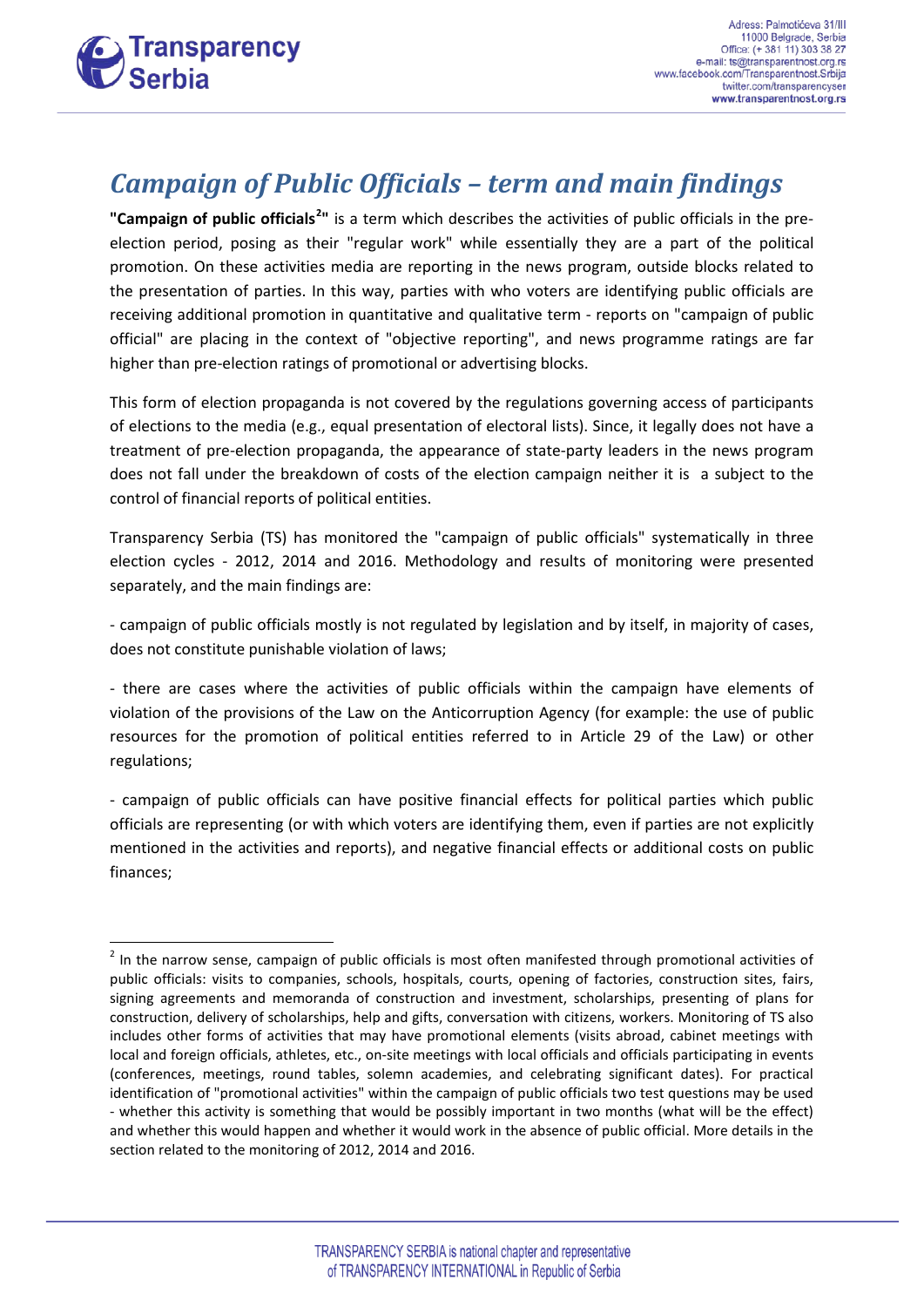

- campaign of public officials is a phenomenon that is not characteristic just for one party or just one level of authority It was identified at local, provincial and national level, and public officials, who are participating in it, are from all parties which, in the reporting period, had the authority. Therefore, with a great degree of certainty, can be assumed that initiatives for changes of regulations and practices in this area did not encounter support of representatives of political parties.

Namely, Transparency Serbia, in particular since 2012, is actively committed to regulate this form of promotion through regulations (laws and bylaws), as well as to change practices of public officials themselves, but also the relation of media toward this form of promotion.

TS have indicated the following:

- significant step toward solving the problem of "campaign of public officials" would be the existence of awareness in media on what is news and what promotional activity or "pseudo-event" organized to promote (and consequently abstained reporting from such events), or about the role of public officials at these events (reporting what happened - "factory is opened", for example - rather than what public official has done and said);

- Regulatory body for electronic media could stipulate rules for reporting in such cases;

- significant step in practice would be respect of the Article 99 of the Law on the Election of Members of the Parliament, or the establishment of the Parliamentary Supervisory Committee. One of the tasks of that body would be monitoring of campaign of public officials, pointing out and warning officials, media and public on controversial phenomena;

- through the electoral legislation it could be stipulated what public officials can and what cannot do during the campaign.

In the reports on monitoring of campaign of public officials in Serbia, TS had also pointed out on some of the examples from the region where the campaign of public officials is regulated by legislation. Within cooperation with other branches of Transparency International from the Balkans, TS had organized a regional conference on July,  $12<sup>th</sup>$  2016 in Belgrade, with the aim to consider how this issue is treated legally in other countries, how these rules are applying and what the international standards are. All these experiences will help us to concretize proposals for amendments to laws.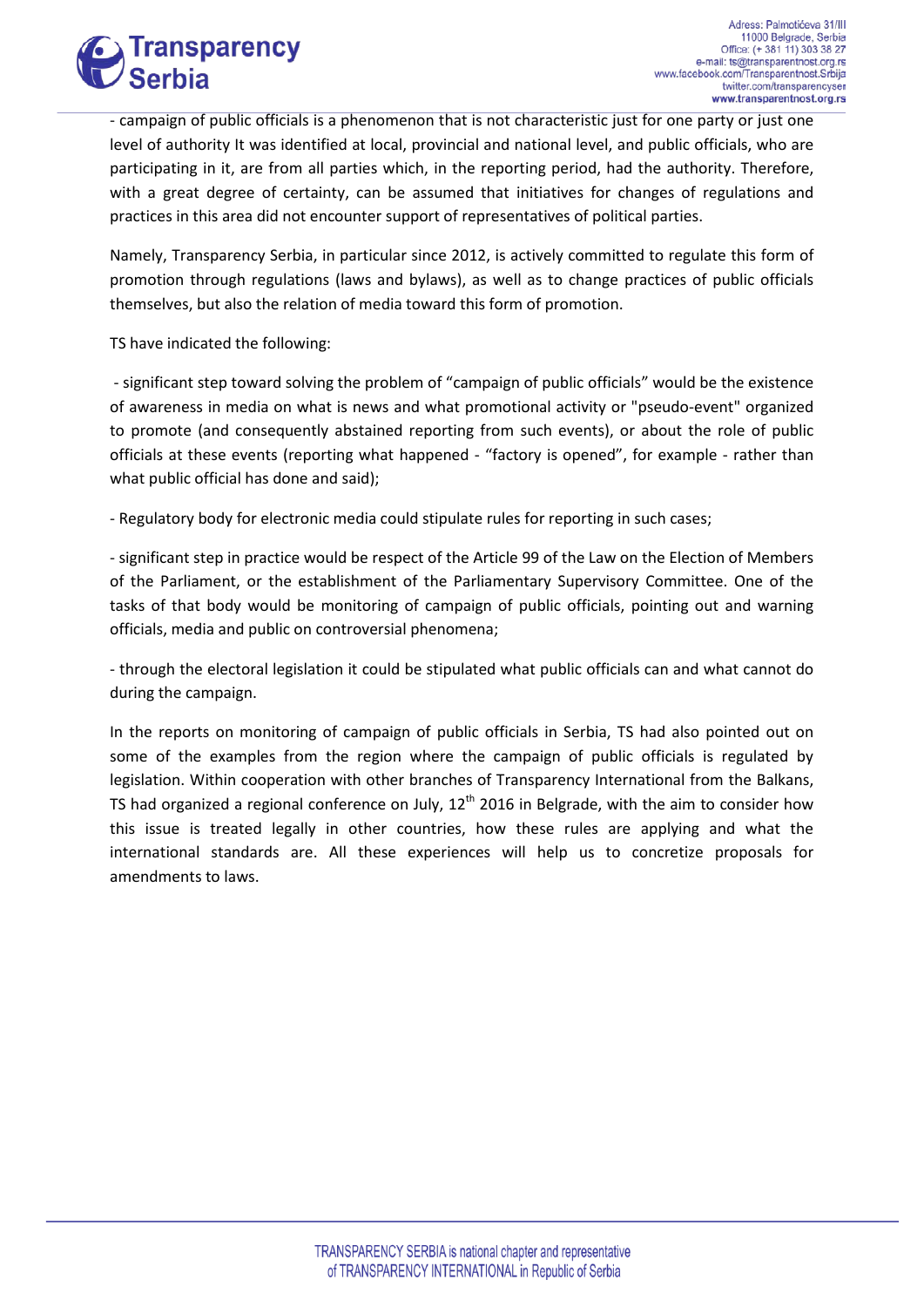

## *How the campaign of public officials is (not) regulated*

Serbia has a number of regulations related to the use of public resources and promotion of public officials during the election campaign, but, as has already been pointed in the introductory chapter, promotional activities within the campaign of public officials most often are in the "gray zone" and belong to t "problematic behavior" not covered by the regulations adequately.

Abuse of office is generally stipulated by the provisions of the **Criminal Code[3](#page-1-0)** , which in the Article 359 stipulates imprisonment for "an official who by abuse of office or authority, by exceeding the limits of his official authority or by dereliction of duty acquires for himself or another any benefit, or causes damages to a third party or seriously violates the rights of another".

**Law on Budget System[4](#page-3-0)** stipulates in the Article 71 that "an official or head of direct, and/or indirect budget beneficiaries shall be accountable for commitment creation, commitment verification, issuance of payment orders to be executed from the funds of the authority he or she manages, as well as the issuance of orders for payment of funds belonging to the budget. An official or head of direct, and/or indirect budget beneficiaries shall be accountable for legal, purposeful, cost effective and efficient usage of budget appropriations".

Aforementioned provisions would be of importance if the liability of public officials and civil servants would be determined for abuses that may be behind certain forms of "campaign of public officials", which from the "gray" zone goes into a "black". For example, the accountability for violation of the Law on Budget System would be existed if a head of the authority ordered the payment of funds for social help, although they are not foreseen in the budget; criminal accountability for abuse of office would exist when public officials are using entrusted resources or work of directly subordinated servants for a party promotion. Similarly, violations of other regulations are possible (e.g. Public Procurement Law).

Most common offense in connection with the campaign of public officials refers to the provisions of the **Law on the Anti-Corruption Agency**[5](#page-3-1) . In the Article 29, Paragraph 2 of this Law it is stipulated that: "An official may not use the public resources and public meetings which he/she attends in capacity of official for promotion of any political parties".

Paragraph 3 permits an exception: "As an exception to paragraph 2 of this Article, an official may use public resources for personal security if the use of such resources is governed by relevant regulations or decision of the services tasked with security of officials".

<span id="page-3-2"></span>And finally, in the Paragraph 4 of the Article 29 is stipulated that: "An official is required at all times to unequivocally present to his/her interlocutors and the general public whether he/she is presenting

 $3$  Criminal Code (Official Gazette of the RS No. 85/2005, 88/2005 - corr., 107/2005 - correction, 72/2009, 111/2009, 121/2012, 104/2013 and 108/2014)

<span id="page-3-0"></span> $4$  Law on Budget System, (Official Gazette of the RS No. 54/2009, 73/2010, 101/2010, 101/2011, 93/2012, 62/2013, 63/2013 - corr., 108/2013, 142/2014, 68/2015 – other law and 103/2015)

<span id="page-3-1"></span><sup>5</sup> Law on the Anti-Corruption Agency, (Official Gazette of the RS No. 97/08, 53/10, 66/11-US, 67/13-CC and 8/15-CC)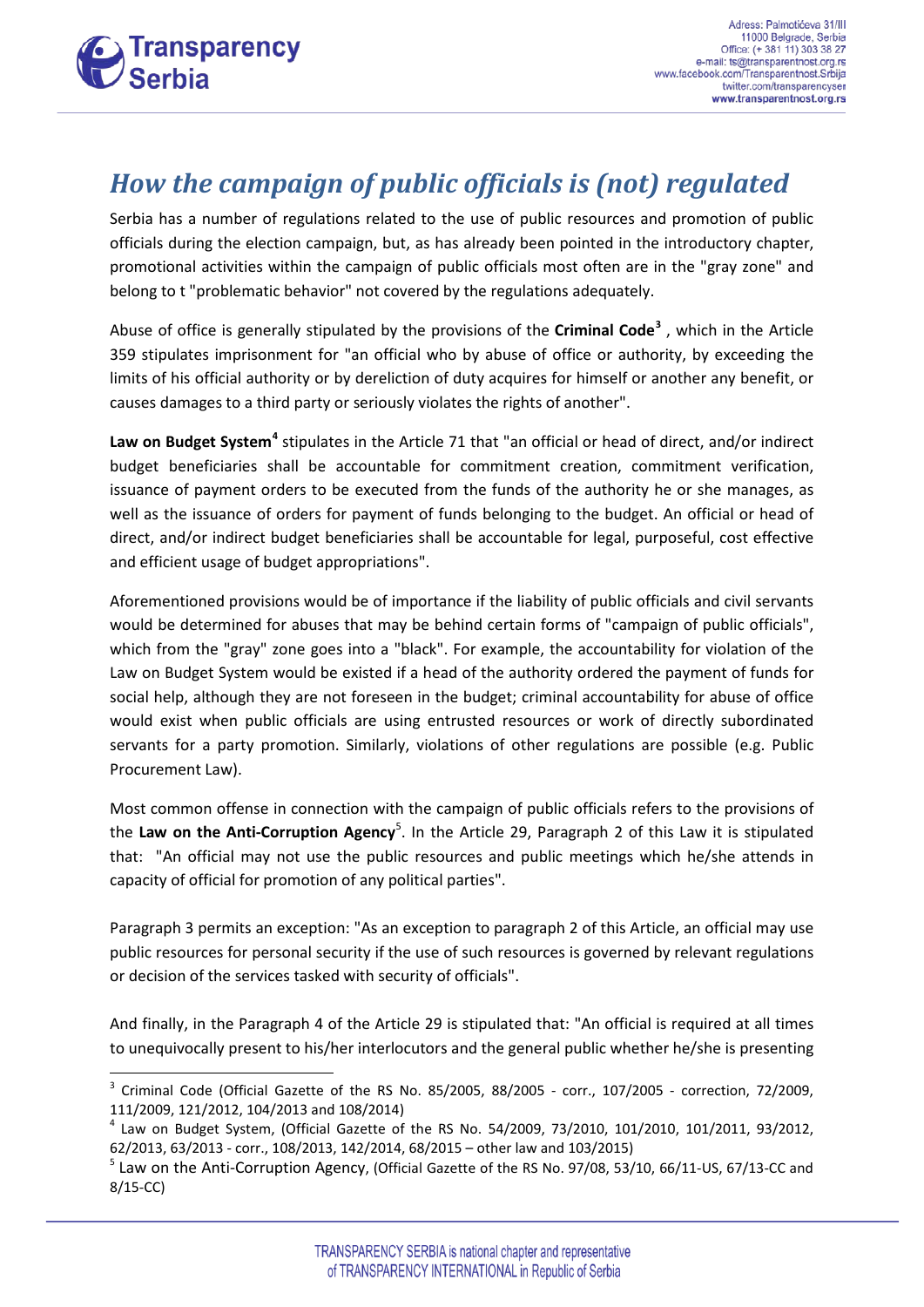

the viewpoints of the body in which he/she holds an office or viewpoints of a political party, i.e. political entity". Members of the Parliament and representatives of parties in other assemblies do not have such a duty.

In the penal provisions of the Law, in the Article 74 it is stipulated that an official shall be fined from 50,000 to 150,000 RSD for violation of the provisions of the Paragraph 2 and 4 of the Article 29.

**Law on Financing Political Activities[6](#page-3-2)** is indirectly significant for this subject, insofar as it obliges political parties, coalitions and citizens' groups to keep records of income and expenditure of the campaign, that campaign is funded from the special accounts, to report in detail the Anti-Corruption Agency on the sources of revenue and cost structure. It is explicitly prohibited to finance a campaign from state bodies, public institutions, state-owned enterprises and other public sources (Article 12), except through a dedicated budget subsidies and free services that are given to all participants in the elections under the same conditions. Any use of public resources for campaign (official vehicles, office equipment, working time of civil servants, posting on the official web-site, etc.), and even the involvement of public officials themselves, therefore represent a violation of rules on campaign financing from the Law, for which the political entity and / or responsible persons may be fined in misdemeanor proceedings or criminal sanction<sup>[7](#page-4-0)</sup>, and after that through the administrative measure of "denial of the right to public funds". While in the case of use of material resources violation of these rules is obvious, it would also exist when it comes to the use of illicit human resources for the campaign. Namely, the Article 9, Paragraph 1 of the Law stipulates that: "a donation is a pecuniary amount, other than membership dues, that a natural person or legal entity voluntarily give to a political entity, a gift, **as well as services provided without compensation or under conditions deviating from market conditions**"**.** With regards to these free or less paid services the law makes no distinction between officials, party members and other persons who are engaged without compensation in favor of the candidate.

Law on the Election of Members of the Parliament<sup>[8](#page-4-1)</sup> in the Articles 99 and 100 stipulates the establishment of the supervisory board whose task "in the process of conducting elections" is to conduct "general control over the actions of political parties, candidates and mass media during the election activities." Supervisory board shall:

1. monitor pre-election activities and point out possible irregularities in the acts of political parties, candidates and other participants in the electoral procedure,

2. control the mass media activities in application of provisions of this law regarding providing of equal conditions for presentation of submitters of the electoral lists and candidates from the electoral lists,

<span id="page-4-0"></span><sup>&</sup>lt;sup>6</sup> Law on Financing Political Activities (Official Gazette of the RS, No. 43/2011 and 123/2014)<br><sup>7</sup> Article 38, Paragraph 1 and 2: "Whoever gives, and/or provides for and on behalf of the political entity, funds for financing of the political entity contrary to the provisions of this Law with intent to conceal the source of financing or amount of collected funds of the political entity, shall be punished with imprisonment from three months to three years. If the offence referred to in para 1 involved giving or receiving more than one million and five hundred thousand dinars, the offender shall be punished with imprisonment from six months to five years."

<span id="page-4-2"></span><span id="page-4-1"></span><sup>8</sup> Law on the Election of Members of the Parliament (Official Gazette of the RS, No. 35/2000, 57/2003 – decision of the CCRS, 72/2003 – other law, 75/2003 – corr. other law, 18/2004, 101/2005 – other law, 85/2005 – other law, 28/2011 – decision of the CC, 36/2011 i 1and4/2009 – other law)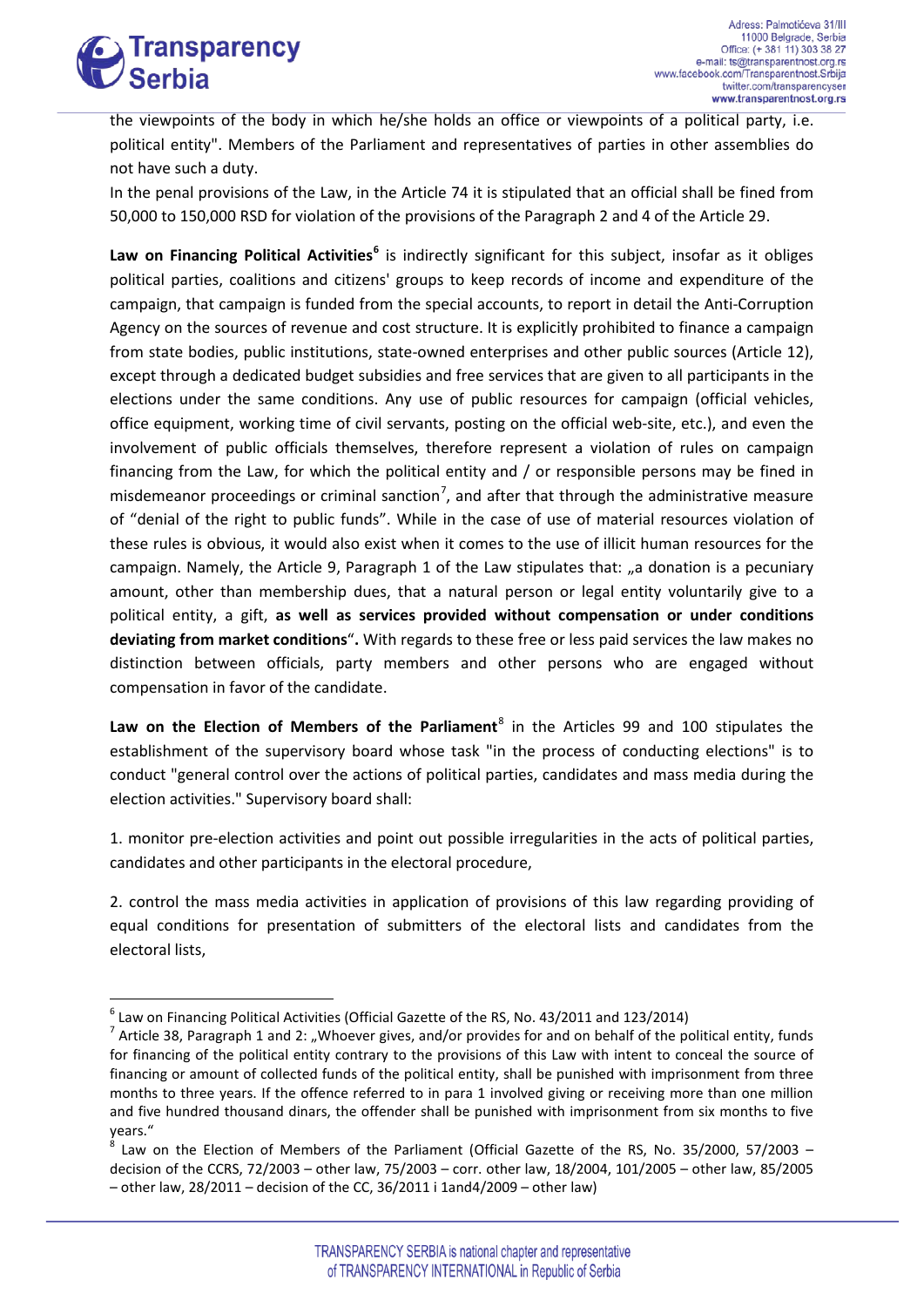

3. suggest measures for respecting equality of candidates in presentation of their programs,

4. address the public in order to protect the moral integrity of candidate's character,

5. warn of acts of political parties, administrative bodies, candidates and the mass media which hinder the electoral campaign and jeopardize equal rights of all candidates.

If any participant of the electoral campaign behaves in such a way to incite violence, or spread national, religious or racial hatred, or encourage gender inequality, the supervisory board for the electoral campaign shall, without delay, initiate the procedure before relevant state authorities.

In case the agreement on presentation is not concluded in the period stipulated, the supervisory board shall determine the number and duration of broadcasts for equal presentation of submitters of the electoral lists.

Supervisory board have ten members, and half of those members shall be appointed by the National Assembly of the Republic of Serbia based on recommendation of the Government of the Republic of Serbia, and the other half at recommendation of the parliamentary groups of the National Assembly of the Republic of Serbia, from the ranks of prominent public officials, under the condition that they are not members of the political party bodies taking part in the elections.

Law does not stipulate sanctions for failure to fulfill this obligation.

Law on the Election of the President of the Republic<sup>[9](#page-4-2)</sup> stipulates that elections for the President of the Republic are conducted and implemented by the bodies responsible for the implementation of the elections for the MPs of the National Assembly and for issues which are not specially regulated by this Law, provisions of the Law regulating the election and the termination of the term of office of the MPs of the National Assembly shall be mutatis mutandis applied. Therefore, the provisions on the supervisory Board are relating to the campaign for the election of the President.

This is not a case with the **Law on Local Elections[10](#page-5-0)** which contains no provisions regarding the campaign coverage, the way it was done by the Law on the Election of Members of the Parliament. In the Law it is explicitly stated that the provisions of the Law on the Election of Members of the Parliament on voters' registers, balloting material, appointment to the electoral commission and electoral committees, polling stations, information to citizens on the candidates, ban on duration of election propaganda and announcement of early results or estimates of election results of voting, voting, ascertaining and announcement of election results, tax and charge exemption for funds paid as fees for work of persons in electoral bodies and fines, shall accordingly be applied to the election of councilors, unless provided for otherwise by the Law on Local Elections.

Law on Government<sup>[11](#page-5-1)</sup> does not stipulate in detail powers of Government "in a technical mandate," which is practically period during which public official's campaign last. In the Article 17 which stipulates "powers of Government and Member of Government after the termination of government

 $9$  Law on the Election of the President of the Republic, (Official Gazette of the RS, No. 111/2007 and 104/2009 –

<span id="page-5-0"></span>other law)<br> $^{10}$  Law on Local Elections, (Official Gazette of the RS, No. 129/2007, 34/2010 – decision of the CC and 54/2011)

<span id="page-5-1"></span> $11$  Law on the Government (Official Gazette of the RS, No. 55/2005, 71/2005 - corrections, 101/2007, 65/2008, 16/2011, 68/2012 – decision of the CC, 72/2012, 7/2014 – decision of the CC and 44/2014)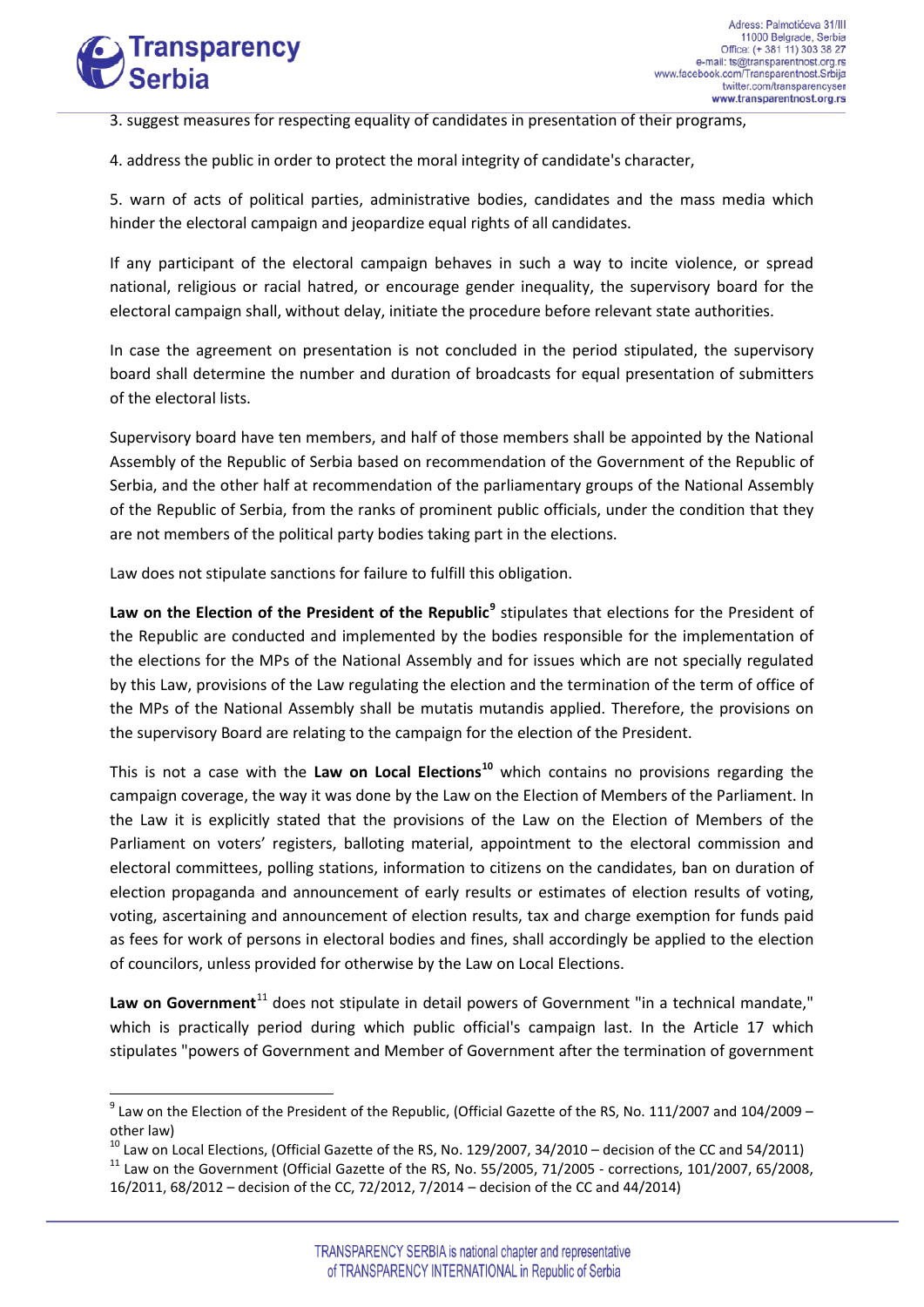

term of office" is stipulated that "a Government whose term of office is terminated may perform **only routine tasks** and may not propose to the National Assembly laws and other general acts or pass regulations, unless their passing is linked to a time limit specified by law or if so required by the needs of the state, interests of defense or a natural, economic or technical accident".

Government in a technical mandate "may not appoint officials in state administration authorities and, upon exercising founding rights of the Republic of Serbia, may only appoint or consent to the appointment of an acting director and members of management and supervisory board".

**Law on Local Self-Government[12](#page-5-1)** also does not stipulate in detail the powers of local officials whose term of office is terminated, or the temporary authority. Article 51 stipulates that " with termination of the mandate of the Assembly, the mandate of municipal executive bodies is terminated, but they **perform routine tasks** in their jurisdiction until the entry into office of the new President of the Municipality and the Municipal Council, the President and members of the interim authority if the Assembly mandate was terminated due the dissolution of the Assembly", while Article 86 stipulates that "constitution of the Assembly and the election of executive bodies of local self-government, **routine and urgent tasks within the jurisdiction of the Assembly and the executive bodies** of local self-government, performs a temporary body of the local self-government, which consists of President and four members".

It is important to note that **there is no law or bylaw which would generally** (that is, regardless of whether it is in a campaign or not) **stipulate issues** of "opening ceremony" of public and private buildings, promotion of concluded contracts and other situations which are often used for promotion, as well as a way of promoting the activities of state bodies. Public officials and authorities have no obligation to be engaged in such activities and to promote them, but, on the other hand, it is not forbidden. This opens a **wide space that through discretion decisions achieve personal or party interest at the expense of the public** and also at the time outside the election campaign.

Also, it should be noted that there are no legal restrictions regarding the "timing" of the activities of the authorities so as to start or finalize in good time before the elections (e.g. planning of certain public works so as to put an end to the era of the election campaign, determining the time when to increase pensions or social help benefits to be shared, recruitment of civil servants, etc.).

As for the relation of media attitude toward election campaign in general and toward the campaign of public officials in particular, reference should be made to three media laws, the actual act of the Regulatory body for the electronic media and the Code of Journalists of Serbia.

**Law on Public Information and Media[13](#page-6-0)** contains general provisions on information on matters of public interest, freedom of media, journalistic obligation of attention, as well as provisions on the status of holders of public and political functions (obliged to suffer critical opinions concerning the results of the work). On the issue of the pre-election campaign, only deadlines for the publication of the reply and corrections are specially regulated.

<span id="page-6-1"></span><span id="page-6-0"></span><sup>&</sup>lt;sup>12</sup> Law on Local Self-Government (Official Gazette of the RS, No. 129/2007and 83/2014 – other law)<br><sup>13</sup> Law on Public Information and Media (Official Gazette of the RS, No. 83/2014 and 58/2015)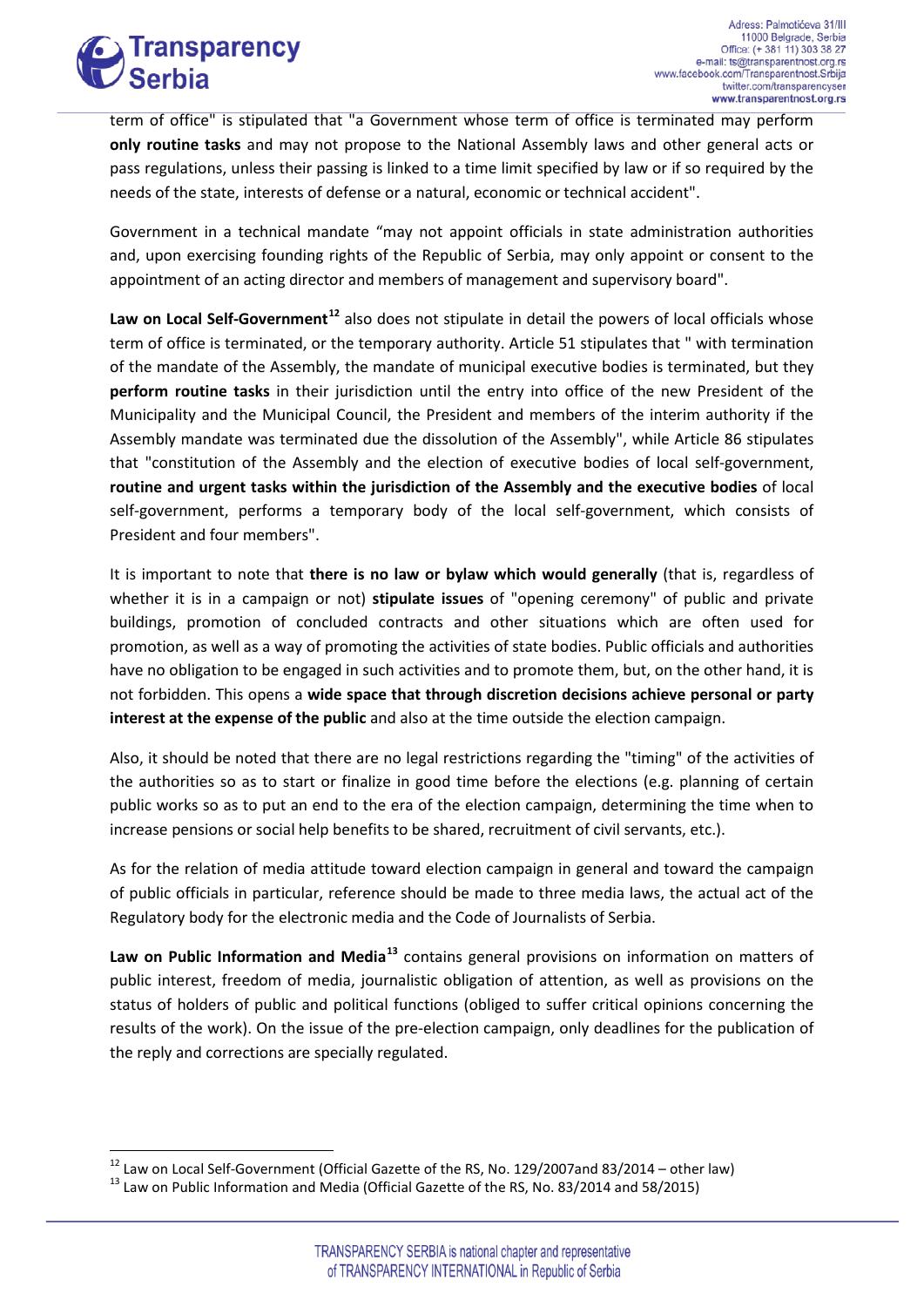

Law on Electronic Media<sup>[14](#page-6-1)</sup> regulate work of the Regulatory body for the electronic media (REM), conditions and the manner of providing audio and audiovisual media services, conditions and procedures for issuing licenses for the provision of audio and audiovisual media services. It is stipulated that the REM among other things, "prescribes the rules that are binding for media service providers" and "encourages development of professionalism and a high level of education of employees in the electronic media in the Republic of Serbia, as well as the improvement of editorial independence and autonomy of providers of media services". Law, in the Article 47, stipulates obligations of the of media service providers in relation to program content. Among the other, "media service provider, in relation to its program content, in accordance with their program concept", shall "provide free, true, objective, complete and timely information"; to "transmit communications of public authorities of an urgent nature relating to the endangerment of life, health, safety, or property"; to "contribute to raising the general cultural and educational level of citizens; to respect the ban on political advertising outside of political campaigns and during the such campaign enable registered political parties, coalitions and candidates representation without discrimination".

"Regulator can impose on media service provider a remonstrance, warning, temporary ban on publication of the program content or may revoke their license" due to a violation of this obligations

**Law on Public Media Services[15](#page-7-0)** stipulates in Article 7 public interest which public media service exercised through its program content. Among other things, these are "true, timely, complete, impartial and professional information to the citizens and to allow the free formation and expression of opinion of listeners and viewers on the territory of the Republic of Serbia, autonomous provinces and local self-government" and "free and equal representation of political parties, coalitions and candidates which have verified electoral list for the republican, provincial or local elections, during the pre-election campaign".

**Law on Advertising[16](#page-7-1)** regulates certain activities that do not have the status of advertising in terms of definition of advertising in the law, among them the election campaigns and other promotional activities of political organizations in accordance with the regulations governing the elections, as well as regulations governing the electronic media.

**Rules on obligations of providers of media services during the pre-election campaign**[17](#page-7-2) is bylaw prescribed by the Regulatory body for electronic media, which(along with two other acts related to the protection of the rights of minors and protection of human rights) had replaced the earlier General Binding Instruction on Broadcasters' Conduct ( the Code of Conduct for Broadcasters).

Rules defines pre-election program as "a program content that is intended to inform about the preelection activities of electoral lists and candidates, their presentation or political advertising" and information about the pre-election activities as a "program content that is broadcasted without financial or other compensation, in the framework of an information programs or special programs devoted exclusively to the pre-election campaign, with the aim of reporting on pre-election actions

<span id="page-7-0"></span>

<span id="page-7-2"></span><span id="page-7-1"></span>

<span id="page-7-3"></span><sup>&</sup>lt;sup>14</sup> Law on Electronic Media (Official Gazette of the RS, No. 83/2014 and 6/2016 – other law)<br><sup>15</sup> Law on Public Media Services (Official Gazette of the RS, No. 83/2014 and 103/2015)<br><sup>16</sup> Law on Advertising (Official Gaze RS, No.55/2015)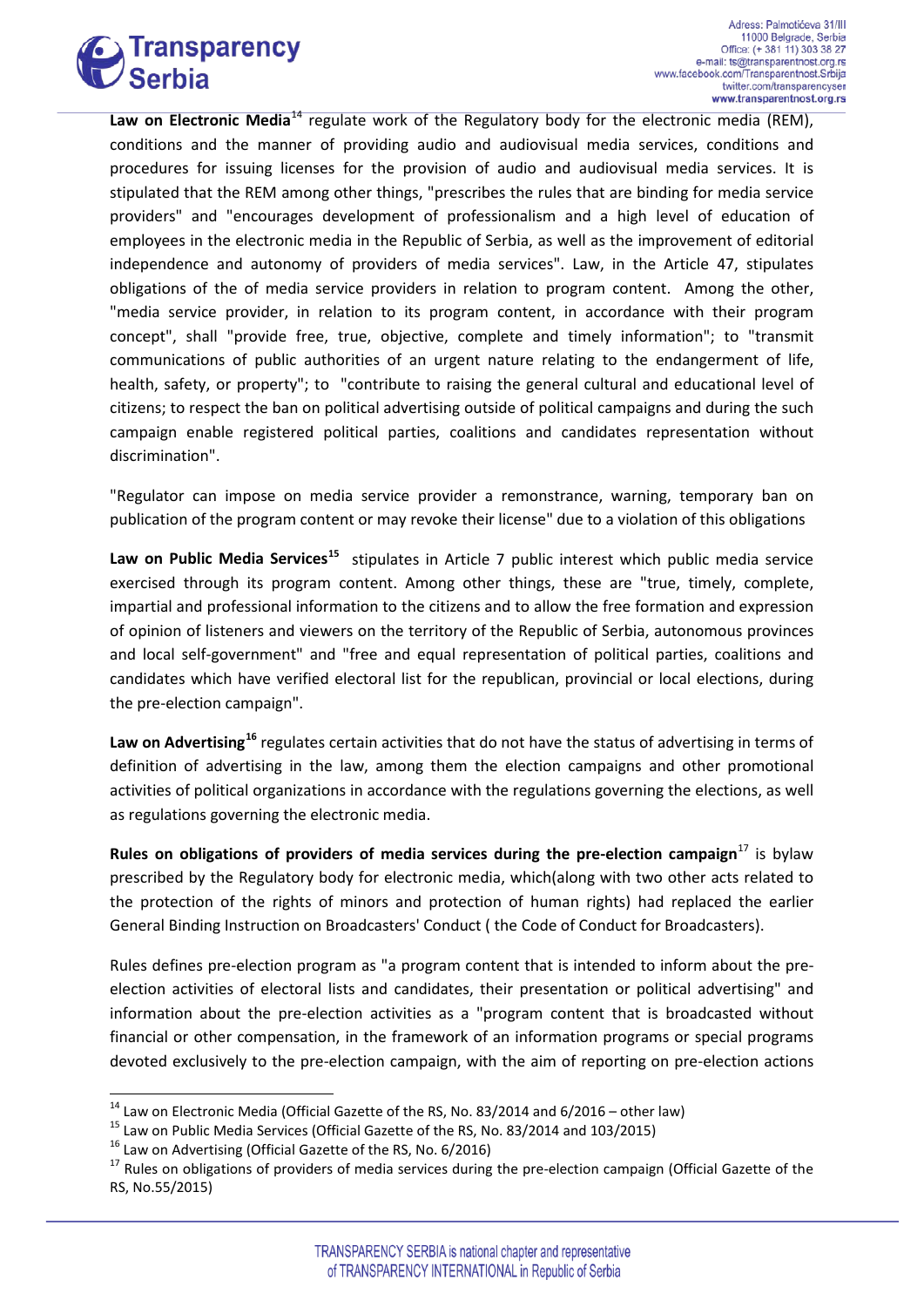

of electoral lists applicants or candidates, ideas and opinions that they had expressed during these actions or in the form of interviews or discussions (e.g. TV or radio duel, public debate, etc.), where was discussed on certain matters arising in connection with their activities, ideas and opinion". Rules define the (free) presentation of electoral lists and (paid) political advertising.

Rules enters into the area of campaign of public officials (but does not regulate it) in the provisions concerning covert or indirect recommendation of electoral lists and information about the election campaign of the candidate lists. Namely, it is prohibited (Article 5) to broadcast election program disguised as news or other programs, and in informing, media service provider is obliged to provide their representation in the program without discrimination when information about the campaign activities of electoral lists and candidates ensure their (Article  $6)^{18}$ .

**Code of Journalists of Serbia [19](#page-8-0)** stipulates that a journalist is obliged to state in text/feature states "if the individual or organization paid travel expenses to journalist /editor/editorial board".

<span id="page-8-1"></span>[http://www.transparentnost.org.rs/images/dokumenti\\_uz\\_vesti/Pravila\\_oglasavanja\\_u\\_izbornoj\\_kampanji\\_an](http://www.transparentnost.org.rs/images/dokumenti_uz_vesti/Pravila_oglasavanja_u_izbornoj_kampanji_analiza_mart_2016.doc) [aliza\\_mart\\_2016.doc](http://www.transparentnost.org.rs/images/dokumenti_uz_vesti/Pravila_oglasavanja_u_izbornoj_kampanji_analiza_mart_2016.doc)

<sup>&</sup>lt;sup>18</sup> On particular problematic or incomplete solutions in this Rules, such as equal representation of electoral lists we dealt with in a separate analysis,

<span id="page-8-0"></span><sup>19</sup> <http://www.savetzastampu.rs/cirilica/kodeks-novinara-srbije>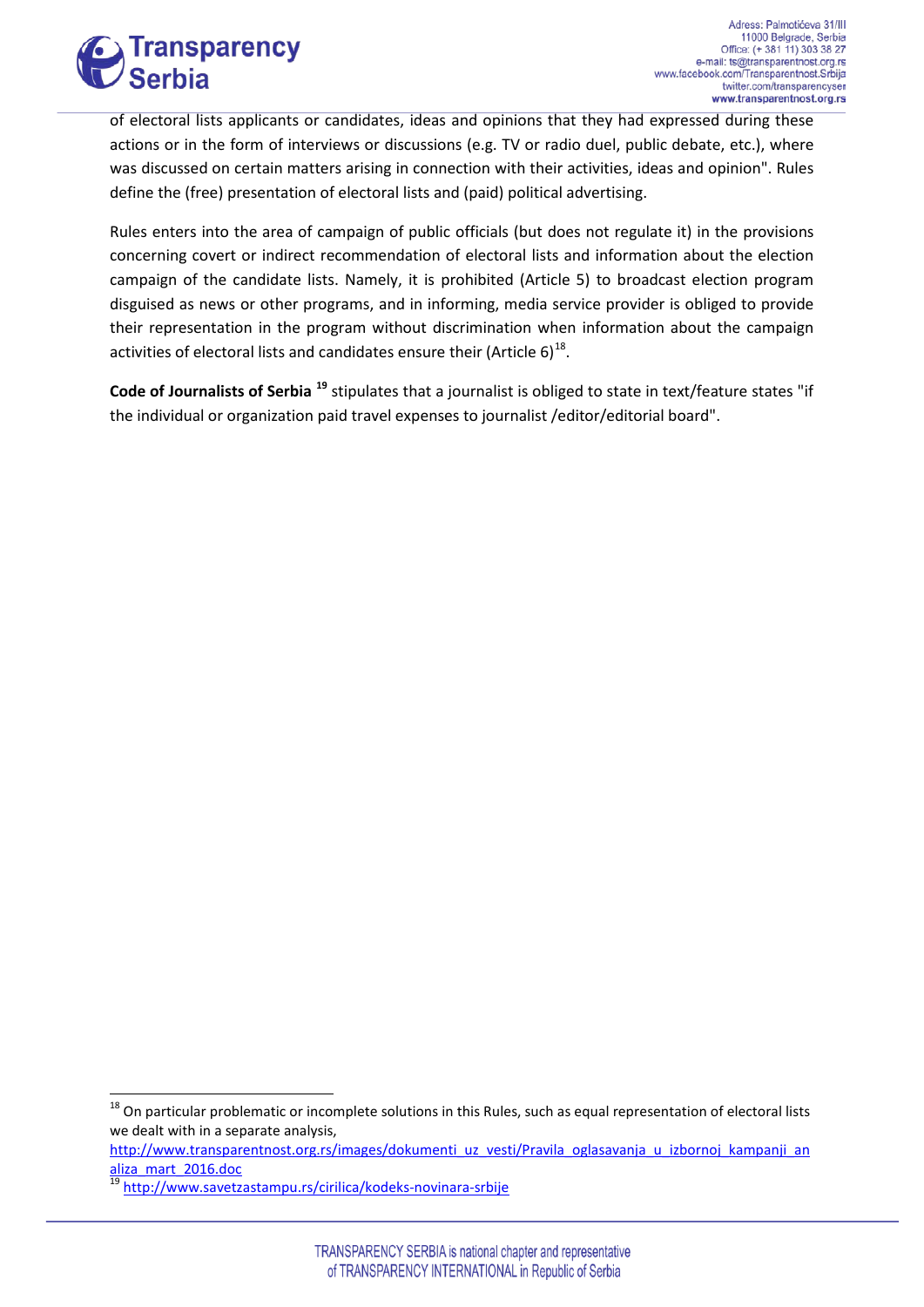

#### *Findings of TS monitoring*

Transparency Serbia has monitored the campaign of public officials in 2012 elections (local, parliamentary and presidential elections), 2014 (parliamentary and elections for the city of Belgrade) and 2016 (parliamentary and local elections).

**In 2012 elections[20](#page-8-1)** only some of the activities of public officials has been followed: conferences, round tables; visits to infrastructure facilities under construction, factories; opening of new roads; cultural, sporting and entertainment events; signing contracts with investors; celebration of significant dates; awarding prizes.

From monitoring were excluded events such as meetings with foreign government officials, sessions of the Government and other state bodies and press conferences organized on this occasion. To make a sample of monitoring relevant, activities were compared with the same time period of the previous (non-elective) year. Activities of 18 public officials has been monitored – the President of the Republic, the President of the Parliament, ministers, President of AP Vojvodina Government, the Mayor and Deputy Mayor of Belgrade and a director of public enterprise (at the same time member of the Parliament).

On average, public officials have been 140% (2.4 times) more active compared to the same period of the previous non-election year. Level of activities was lower only in ten cases. Activities of the President of the Republic increased by five times, the National Assembly President eleven times, Minister for Infrastructure was six times more present in the public than in the previous year at the same time, a director of a public enterprise "Srbijagas" seven times.

It was concluded that promotional activities of public officials were deliberately planned for the period of the election campaign. There have also been other uses of public office for political purposes. One of them is the mixing of party campaign with "regular" activities of public official during the same day, with possible use of public funds for public office performance and party promotions. As another type of potential abuses, examples of promotional activities that have nothing to do with tasks that are within competence of public official have been notated

**In 2014 elections[21](#page-9-0)** TS have changed methodology for monitoring campaign of public officials.

Activities in the following five categories has been followed: events such as round tables, conferences, solemn academies, celebration of significant dates; meetings in the cabinets (with local and international officials, athletes, etc.); on-site meetings with local officials (such as meetings with representatives of local governments, etc.); activities abroad; and promotional activities, which includes visits to infrastructure facilities in construction, visits to factories, schools, health institutions, ceremonial opening of buildings, roads, fairs, signing contracts, memorandums, delivery of grants, scholarships, awards, conversation with citizens, workers.

<span id="page-9-0"></span><sup>&</sup>lt;sup>20</sup> <http://www.transparentnost.org.rs/images/stories/materijali/Finansiranje%20kampanje%202012.pdf><br><sup>21</sup>http://www.transparentnost.org.rs/images/stories/materijali/13062014/Aktivnosti%20javnih%20funkcionera [%20tokom%20kampanje%20za%20izbore%202014,%2013.06.2014.pdf](http://www.transparentnost.org.rs/images/stories/materijali/13062014/Aktivnosti%20javnih%20funkcionera%20tokom%20kampanje%20za%20izbore%202014,%2013.06.2014.pdf)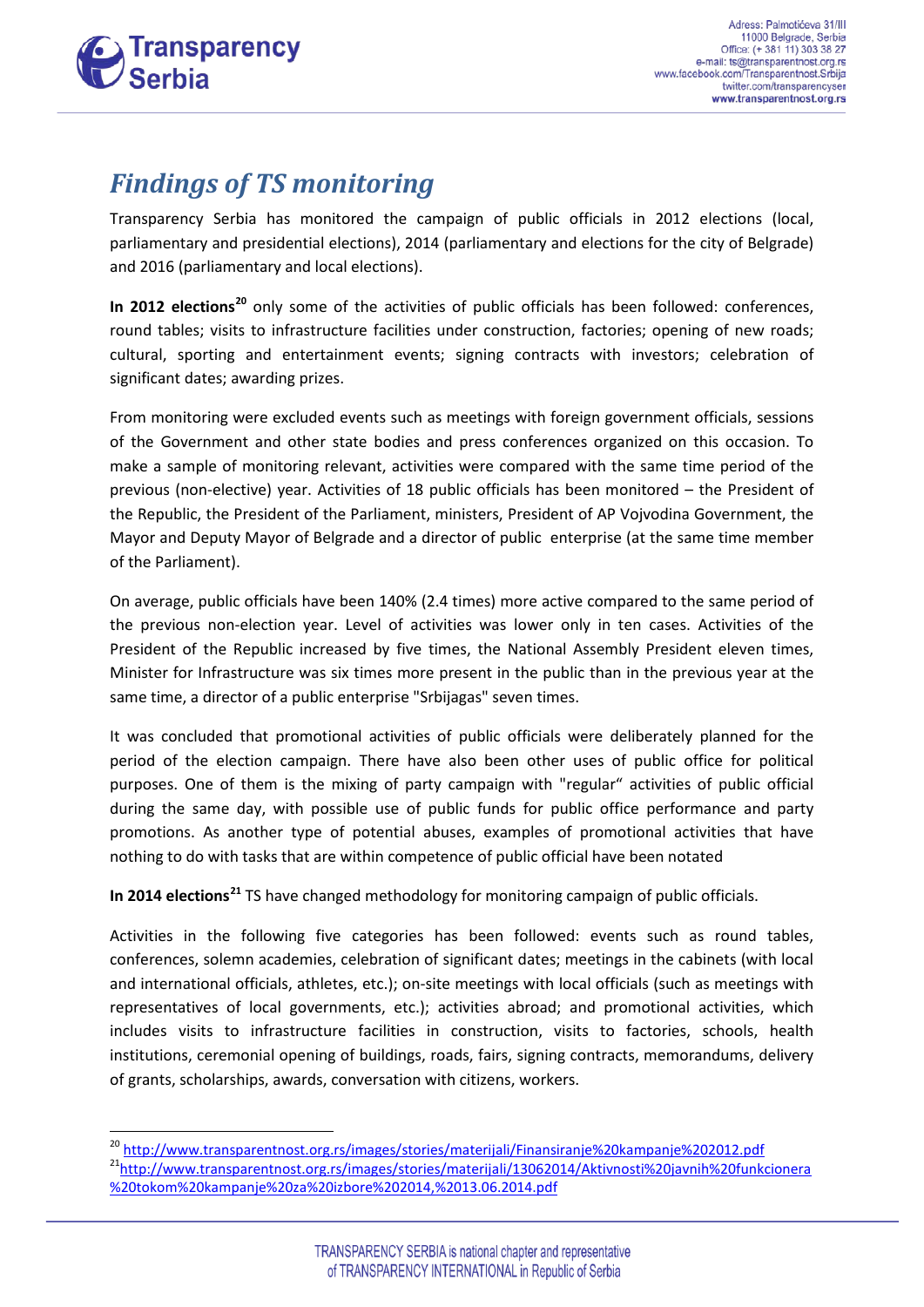

Monitoring covered activities in their capacity as public officials - both those that are announced, which was reported on the official websites of state bodies, but also those activities in which officials were announced as party officials, but they were performed from a position of its public office. From monitoring we excluded sessions of the Government and other state bodies and press conferences organized on this occasion.

TS have monitored activities of 27 public officials (the President of the Republic, the President of the Parliament, 11 members of the Government of Serbia, two directors of the Republic PE, two members of the Provincial Government, 10 Belgrade officials) during the six-week campaign, and compared these results with the same period a year earlier, as well as with the period after the elections (which is a novelty in relation to the monitoring of 2012). This post-election monitoring was aimed to determine whether the increased activity prior to the elections was due to the fact that, regardless of elections, it was necessary to do a huge number of current tasks.

TS have concluded that public officials in 2014 campaign significantly used functions for promotion of the campaign, in order to provide additional appearance in news broadcasts, outside segments dedicated to promotion of participants in elections. We have found that situation from 2012 elections has repeated, which abounded in this type of promotions, whereby the use of functions for party promotions on the monitored sample was even more intensive than two years earlier.

It was found that the officials during the campaign had a huge increase in the number of promotional activities in relation to the same period a year earlier - 848% (9.5 times). Similarly, a huge decline in activity was recorded in the period immediately after the elections - the number of promotional activities was five times lower, and was reduced to 18 percent of activities from the campaign period.

What is particularly important, correlation was determined between the campaign of public officials and campaign costs. Party which has won the city elections - SNS - did not have paid television campaign for municipal elections in Belgrade. On the other hand, the President and the Secretary of the Interim Authority had a total of 53 promotional activities that have dominated in the news programs of media, providing significantly stronger presentation to voters than it would be possible through paid TV spots.

With regards to different forms of use of functions for promotion, monitoring recorded a number of cases in which public officials, acting in capacity as holders of public functions, openly promoted their parties, as well as cases when public officials were appearing at events that were outside of their scope of work (such cases were more often visible during 2012 campaign). However, a regular occurrence was a combination of state and party activities during the same visit. Also, regular was a promotional activity in which contacts with foreign investors were used - presence of government officials at the presentation of the investments, investment plans, signing of the memorandums.

For 2012 and 2014 elections, the National Assembly has failed to form a Supervisory Board (obligations under the Law on the Election of Members of the Parliament), which could, in the absence of precise rules, monitor campaign of public officials.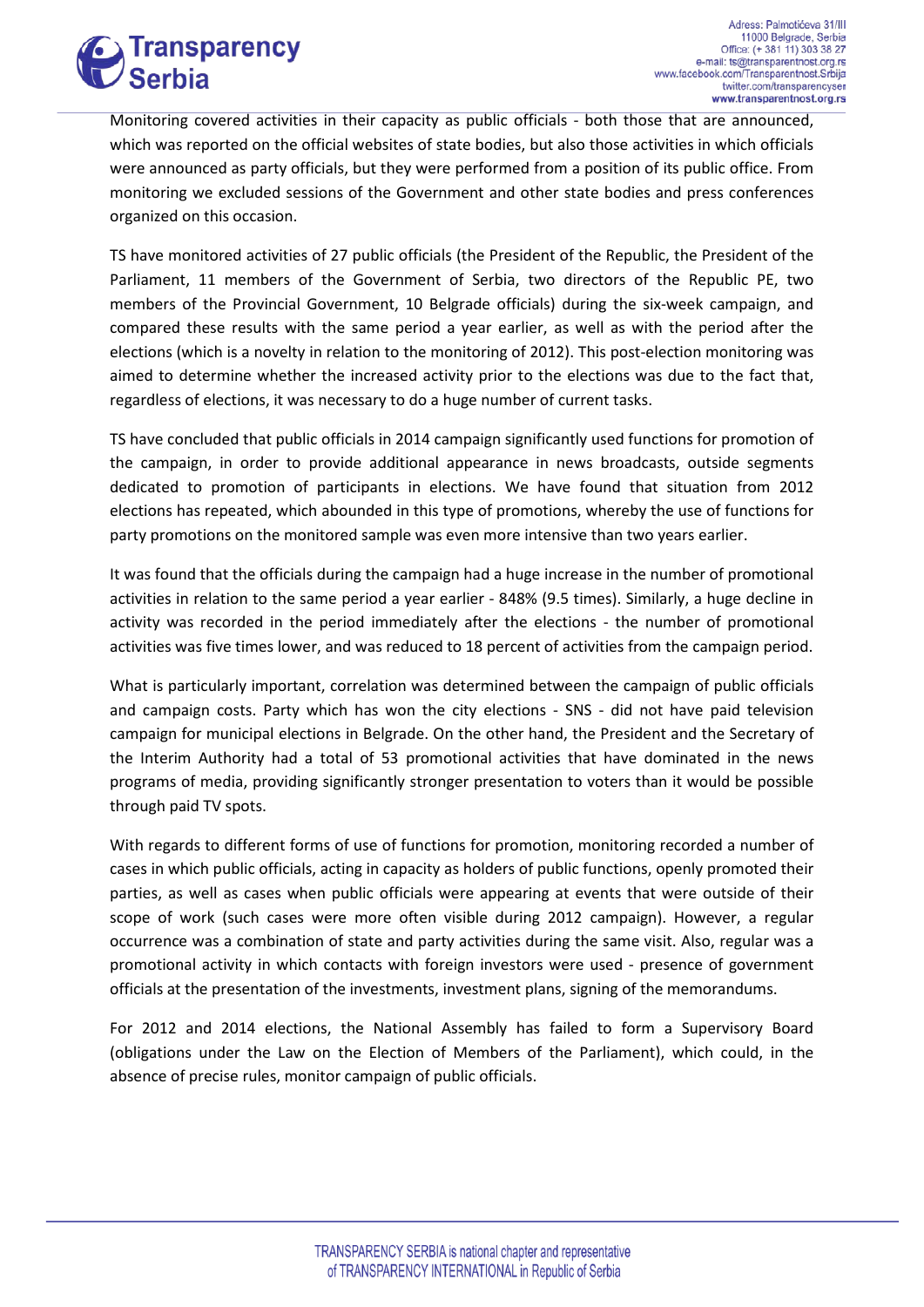

**In 2016 elections[22](#page-9-0)** the same methodology was applied as two years earlier. 28 public officials has been monitored (President of the Republic, President of the Assembly, Prime Minister, ministers, three provincial leaders, two directors of public enterprises, two city officials and leaders of four city municipalities).

Summary for all public officials, number of promotional activities was almost three times higher (195%) compared to the same period in 2015. During six weeks of 2015, there were 148, and for six weeks in 2016, 436 promotional activities. At the same time for about 20% number of other activities has been reduced (categories: travels abroad, meetings of the Cabinet, events), so the total number of activities increased from 413 during the monitored period in 2015 to 651 in 2016. This is an increase of 58%, or 1.6 times.

Particularity of this monitoring is the fact that some members of the Government practically already after 2014 elections began a new "pre-election cycle," with unusually large number of promotional activities, but even that number further increased in the campaign for the elections in 2016.

Most promotional activities in 39 days of the campaign (and three days after the campaign, because the activities of public officials have been continued) had the Mayor of Belgrade, Sinisa Mali - 62 and City Manager, Goran Vesic - 60. In 2015, in the same period they had 18 and 17 promotional activities. City officials are another particularity of this monitoring. In Belgrade, the elections for members of the City Assembly held in 2014 and this year early elections were not organized. City officials have nevertheless been extremely "election-promotional" active. In the largest number of cases in these promotional activities they had appeared in the company of SNS candidates for members of assemblies of city municipalities (or candidates for presidents of city municipalities). It is not about the open party promotions, but about alleged activities of city officials where other city or local officials accompanied them.

After the elections, like in 2014, number of activities significantly has been reduced. Out of 13 public officials who have had a significant number of promotional activities before the elections (more than 10), seven of them have had a decrease between 80 and 100% after the elections (even four in three weeks after the elections did not have any promotional activity), five had a decrease between 50 and 79%, and only one public official has kept a relatively high number of promotional activities, with a decrease of 21%.

In six weeks prior to the elections all of 28 public monitored officials collectively had 438 promotional activities, and in three weeks after the elections 50, which is with the correction due to the length of the monitoring period, a decrease of 77%.

In the report it was pointed out to numerous examples of violations of laws and use of function for party purposes. Some of them have been categorized: use of public resources for party purposes; connection of state activities with party meetings; disclosure of party positions on the websites of state authorities; situations where it is unclear what is the role of public official at some events; support of public official to party candidate; statements in the capacity of public official at party

<span id="page-11-0"></span><sup>&</sup>lt;sup>22</sup>http://www.transparentnost.org.rs/images/dokumenti\_uz\_vesti/Funkcionerska\_kampanja\_2016\_izve%C5%A 1taj maj 2016.pdf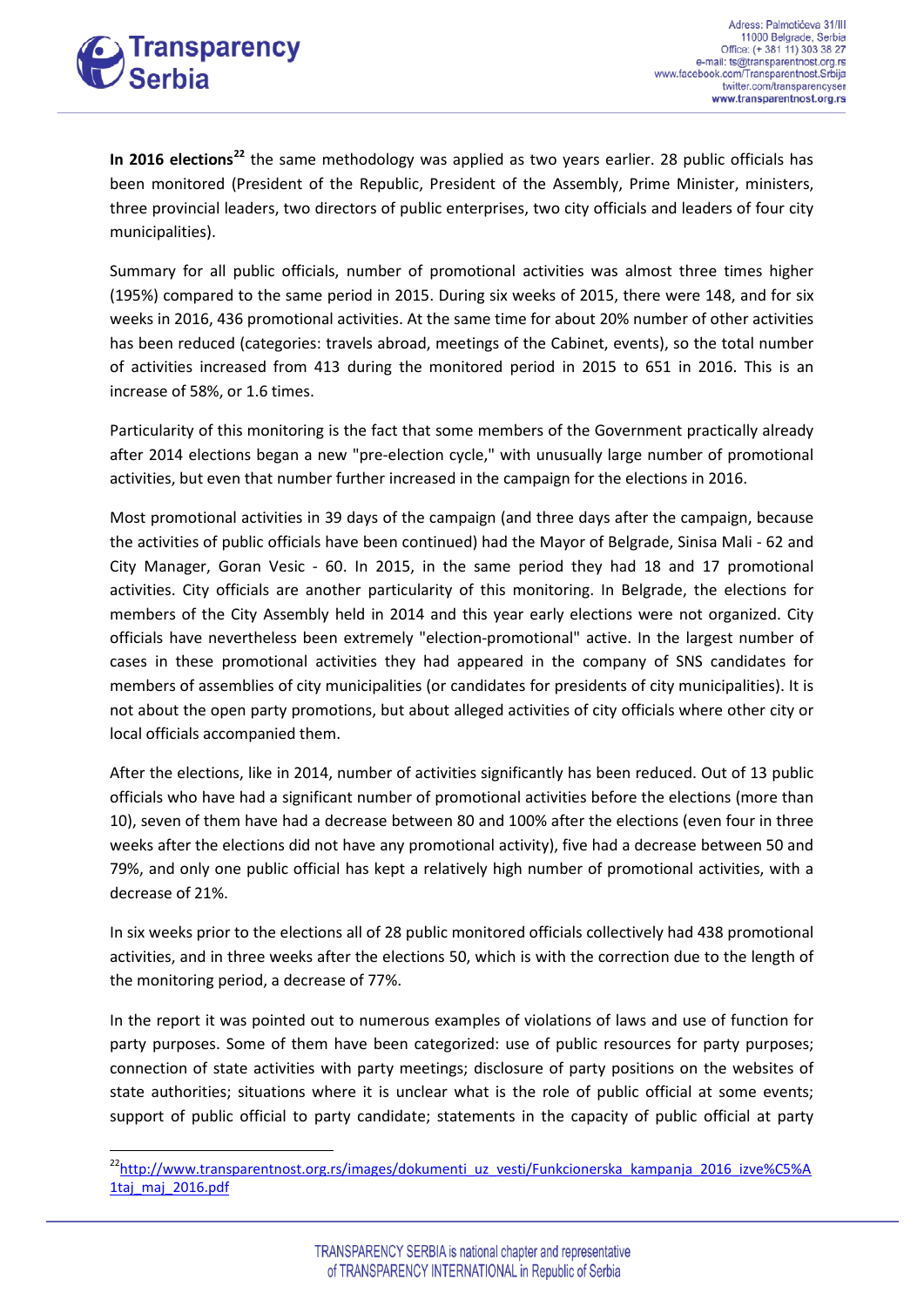

meetings. It was pointed out to cases when media were mixing party and state functions and on practice of organizing transport for media to activities of some public officials.

Supervisory Board has not been formed again, but this time one step has been made – on February 3, the President of the Parliament called the Government (letter to the Prime Minister) and parliamentary groups to submit proposals for candidates for the Supervisory Board. In response to this call proposals had been submitted by the parliamentary group of SPS (United Serbia (Jedinstvena Srbija) has supported the proposal of SPS) and the parliamentary group of the Democratic Party. Government of Serbia, as well as the parliamentary group of SVM, SPO-DHSS, SDA - PDD, SDS - JSA-ZS, PUPS, NS, SDPS, LSV and SNS did not propose any one, thus violating the Law on the Election of Members of the Parliament and leaving another electoral process without oversight.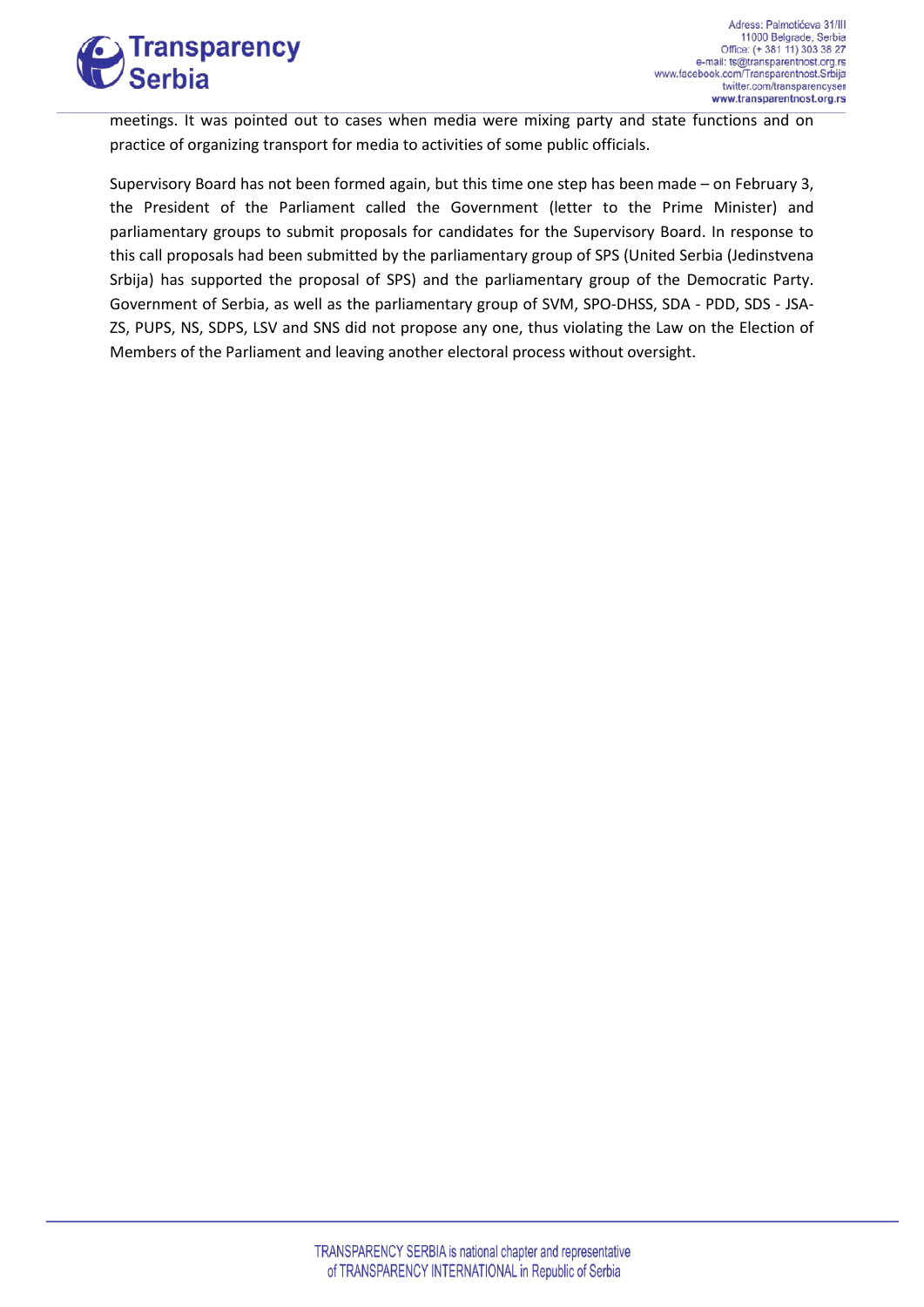

#### *Reports of international organizations*

In the Report of the International Election Observation Mission in the Republic of Serbia (early parliamentary elections, 24 April 2016), in the Report on the preliminary findings and conclusions is the result of a joint enterprise in which participated the Office for Democratic Institutions and Human Rights of the OSCE (OSCE / ODIHR) and the Parliamentary Assembly of the Council of Europe (PACE)*[23](#page-11-0)*,, inter alia the following is stated:

"The legislation provides an overall sound basis for the conduct of democratic elections in line with OSCE commitments and other international obligations and standards. However, a number of previous recommendations by the OSCE/ODIHR and the Council of Europe's Venice Commission remain unaddressed. Key shortcomings include insufficient rules on candidate registration, ineffective measures against the misuse of administrative resources for campaigning, inadequate regulation of campaign finance, deficiencies in dispute resolution, absence of sanctions for certain violations, and the lack of provisions on observers."

"Fundamental freedoms were respected and candidates were able to campaign freely. However, the ruling Serbian Progressive Party and, to a lesser extent, the Socialist Party of Serbia, increased their participation at official events during the electoral campaign, taking undue advantage of incumbency and blurring the distinction between state and party activities, at odds with OSCE commitments and Council of Europe standards. Widespread reports of the ruling parties exerting pressure on voters, particularly those employed in the public sector, and enticing voters through welfare initiatives raised concerns about the ability of voters to cast their vote freely, as provided for by OSCE commitments."

"Public media provided equal airtime to contestants to present their platforms, in compliance with legal obligations. However, the government and the ruling party activities dominated campaign coverage in the news and current affairs programs. The analytical and critical reporting on the influential nationwide television channels was narrow, partly due to widespread self-censorship resulting from political control over the media sector. In the absence of an effective mechanism for monitoring media conduct during the campaign, media bias, instances of a smear campaign, and cases of infringement of media freedom were not addressed."

<span id="page-13-1"></span>Most parties conducted their campaigns through rallies and outdoor campaign material. Opposition parties complained to the OSCE/ODIHR LEOM that, due to a lack of financial resources, their ability to purchase campaign advertising on billboards or in print and electronic media was limited. In contrast, billboards and posters promoting the SNS were the most prevalent, and the party had a dominant presence in electronic media advertising. In addition, both the SNS and SPS used official events, such as visits to schools, the inauguration of public institutions and the opening of private factories to promote their campaign messages<sup>24</sup>. This amounted to taking undue advantage of incumbency,

<span id="page-13-0"></span>

<sup>&</sup>lt;sup>23</sup> <http://www.osce.org/sr/odihr/elections/serbia/235941?download=true><br><sup>24</sup> The media reported that in March, Prime Minister Vucic visited 25 schools as well as two medical facilities and in April, he attended the opening of factories and infrastructure projects. Foreign Minister Dacic attended a rally that coincided with the opening of a pedestrian area in Vranje.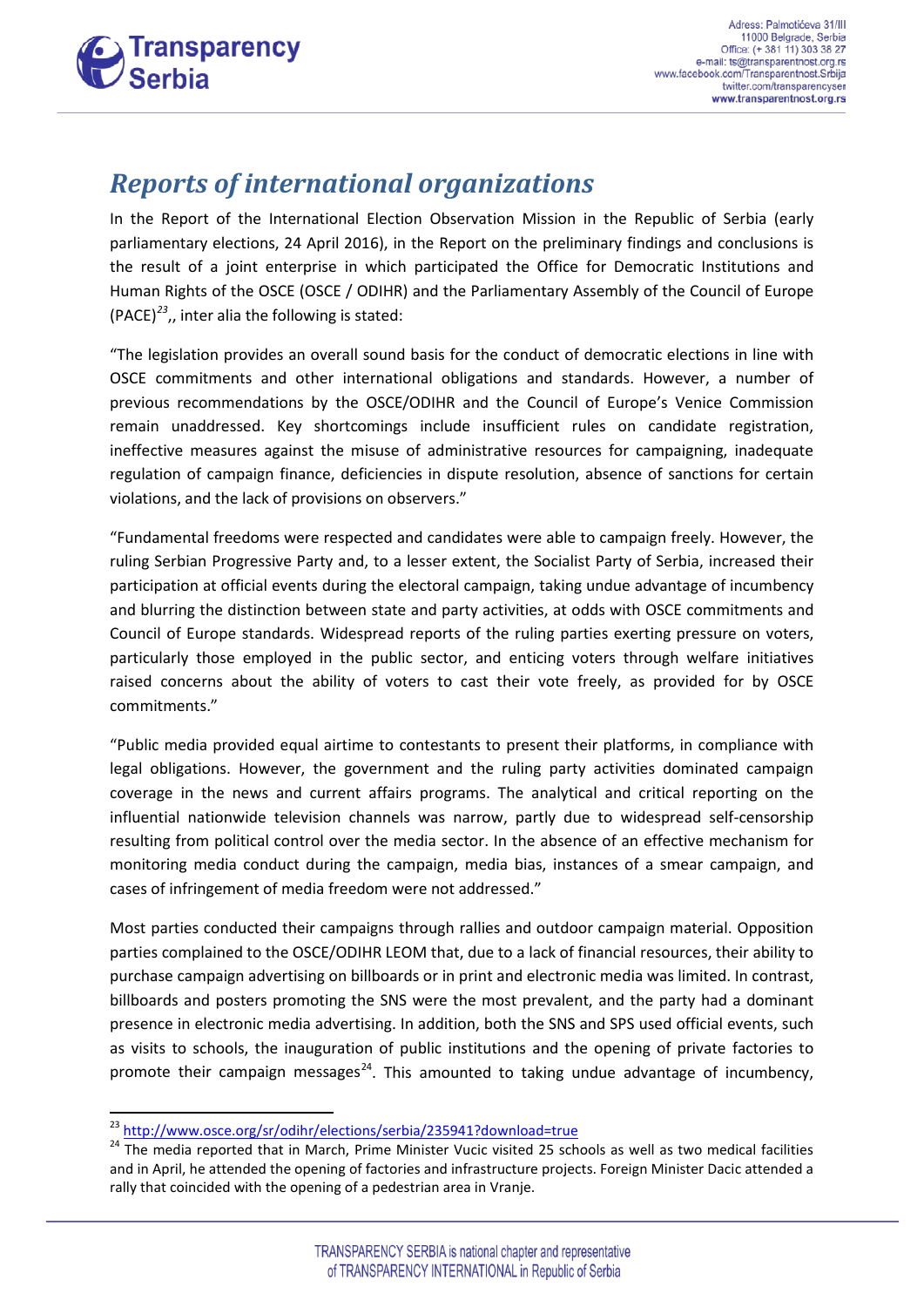

blurring the distinction between state and party activities, at odds with OSCE commitments and Council of Europe standards<sup>[25](#page-13-1)</sup>. The SNS and the Alliance of Vojvodina Hungarians enjoyed the support of foreign dignitaries.<sup>[26](#page-14-0)</sup>

<span id="page-14-1"></span><sup>&</sup>lt;sup>25</sup> Paragraph 5.4 of the 1990 OSCE Copenhagen Document provides for "a clear separation between State and political parties." Paragraph I.2.3 of the Code of Good Practice states that "Equality of opportunity must be guaranteed for parties and candidates alike. This entails a neutral attitude by state authorities, in particular with regard to: i. the election campaign; ii. coverage by the media, in particular by the publicly owned media; iii. public funding of parties and campaigns." See also the OSCE/ODIHR and Venice Commission Joint Guidelines for Preventing and Responding to the Misuse of Administrative Resources during Electoral Processes.

<span id="page-14-0"></span><sup>&</sup>lt;sup>26</sup> Hungary's Foreign Minister lent support to both parties at a political rally in Pancevo on 5 April. The Hungarian Prime Minister joined Prime Minister Vucic at the opening of a private factory in Subotica on 13 April. The Deputy Speaker of the Russian State Duma was a guest at the SNS final convention in Belgrade on 21 April.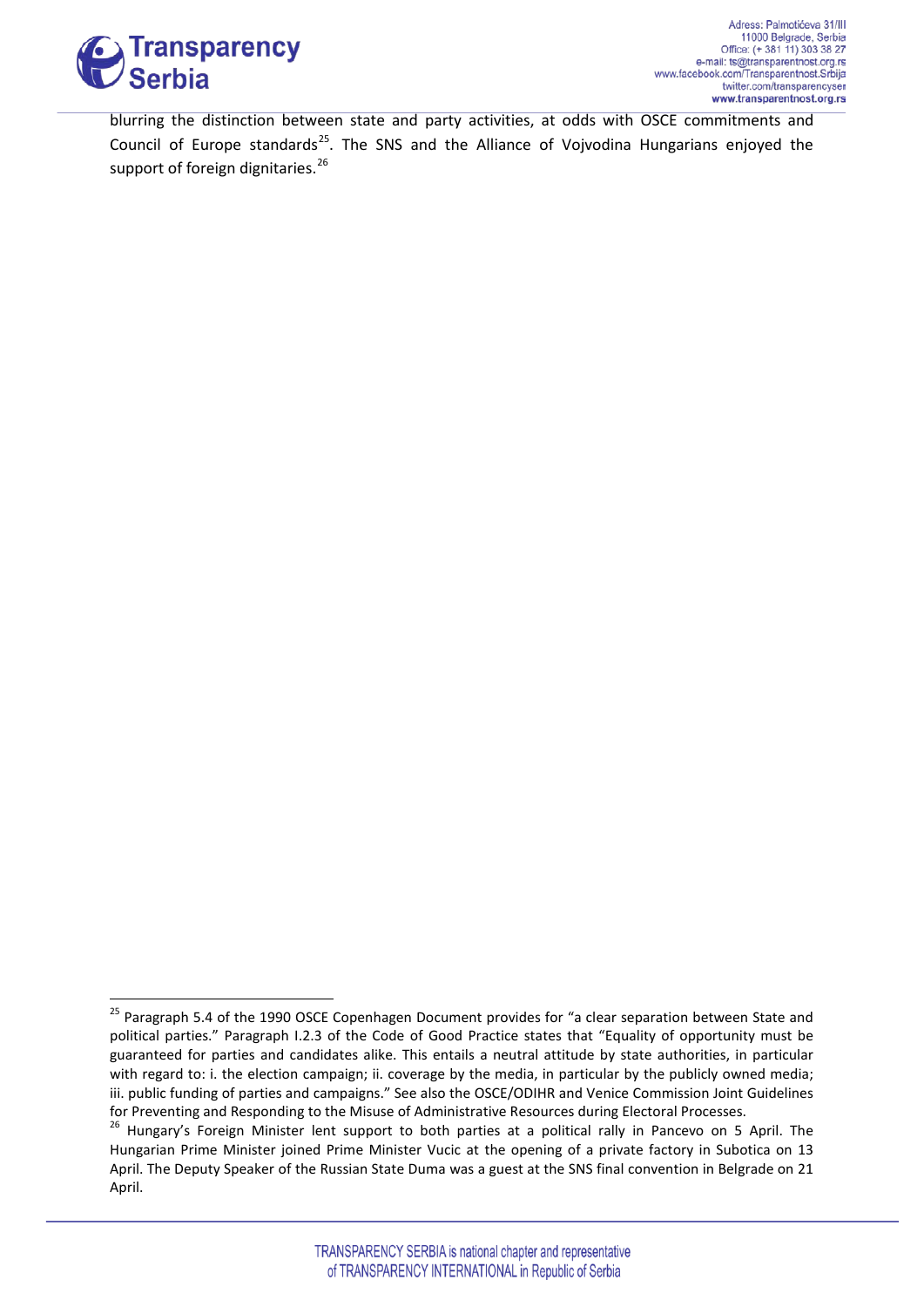

### *Practice of state bodies*

As much as the rules on "campaign of public officials" are insufficient, they are more developed the practice of competent state bodies.

With the risk that we have missed some important information, here are data that we were able to collect.

Republic Broadcasting Agency, which legal successor is REM, analyzed within the **Report on supervision over the work of broadcasters during the election campaign for republic and local elections 29.01.2014 – 13.03.2014**[27](#page-14-1) and presence of public officials in news and new reel. Results were compared with the presence of public officials in news and news reel during the campaign of 2012. Report presents overall data, as well as data of some individual broadcasters that have been monitored. At the time of preparation of this document, similar analysis for 2016 elections was not available<sup>28</sup>. We did not see a single case of recent date in which RRA/REM had determined the responsibility of broadcasters for violations of the rules under consideration in this analysis. Anti-Corruption Agency, according to recently published data from CINS database  $^{29}$  $^{29}$  $^{29}$  had led only one proceeding against public official for use of public office for promotion of a political party. According to these allegations, it is a proceeding against the former Minister of Health, Zoran Stankovic, who during his official visit to Denmark had made a statement which was subsequently used for party purposes. According to published information, decision of the Director of the Agency was brought, which for the second time was "measure of public announcement of the decision on the violation of the law", appeal has been filled and the Agency's Board has not yet decide on it.<sup>[30](#page-15-2)</sup>

When it comes to criminal proceedings, data are even scarcer. Although allegations for abuse of public offices at the time of pre-election campaign are traditional part of the political struggle, they rarely result in criminal charges and never with proactive actions of public prosecutors. On one of the rare cases, in which at least the question of criminal responsibility has been risen, media had reported as follows: Nebojsa Nenadovic, as head of DS (Democratic Party) has been for three years the President of the Municipality of Bojnik, but soon after the takeover by SNS he was arrested for alleged embezzlement of municipal funds. After his release from prison, he turned over the entire local committee of DS into SNS. His court case has not yet been finalized $31$ .

<span id="page-15-3"></span><http://toplickevesti.com/bojnik-svi-odbornici-prelaze-u-sns.html> <http://jugmedia.rs/poverenik-sns-bivsi-lider-ds/>

<span id="page-15-1"></span><span id="page-15-0"></span>

 $\frac{\frac{27}{10} \frac{http://www.rra.org.rs/uploads/useruploads/izestaji-o-nadzoru/IZBORI-2014---zavr-ni-zzvr} {http://www.rra.org.rs/cirilica/izvestaji-in-analize-o-nadzoru-emitera}}{29 \text{ Center for Investigative Journalism, [https://www.acas.rs/wp-content/uploads/2010/10/Zoran-Stankovi%C4%87-pov-Zak.pdf](https://www.cins.rs/srpski/search-postupci-protiv-funkcionera/)}} \frac{http://www.acas.rs/wp-content/uploads/2010/10/Zoran-Stankovi%C4%87-pov-Zak.pdf}{30$  $\frac{\frac{27}{10} \frac{http://www.rra.org.rs/uploads/useruploads/izestaji-o-nadzoru/IZBORI-2014---zavr-ni-zzvr} {http://www.rra.org.rs/cirilica/izvestaji-in-analize-o-nadzoru-emitera}}{29 \text{ Center for Investigative Journalism, [https://www.acas.rs/wp-content/uploads/2010/10/Zoran-Stankovi%C4%87-pov-Zak.pdf](https://www.cins.rs/srpski/search-postupci-protiv-funkcionera/)}} \frac{http://www.acas.rs/wp-content/uploads/2010/10/Zoran-Stankovi%C4%87-pov-Zak.pdf}{30$  $\frac{\frac{27}{10} \frac{http://www.rra.org.rs/uploads/useruploads/izestaji-o-nadzoru/IZBORI-2014---zavr-ni-zzvr} {http://www.rra.org.rs/cirilica/izvestaji-in-analize-o-nadzoru-emitera}}{29 \text{ Center for Investigative Journalism, [https://www.acas.rs/wp-content/uploads/2010/10/Zoran-Stankovi%C4%87-pov-Zak.pdf](https://www.cins.rs/srpski/search-postupci-protiv-funkcionera/)}} \frac{http://www.acas.rs/wp-content/uploads/2010/10/Zoran-Stankovi%C4%87-pov-Zak.pdf}{30$ 

<span id="page-15-2"></span>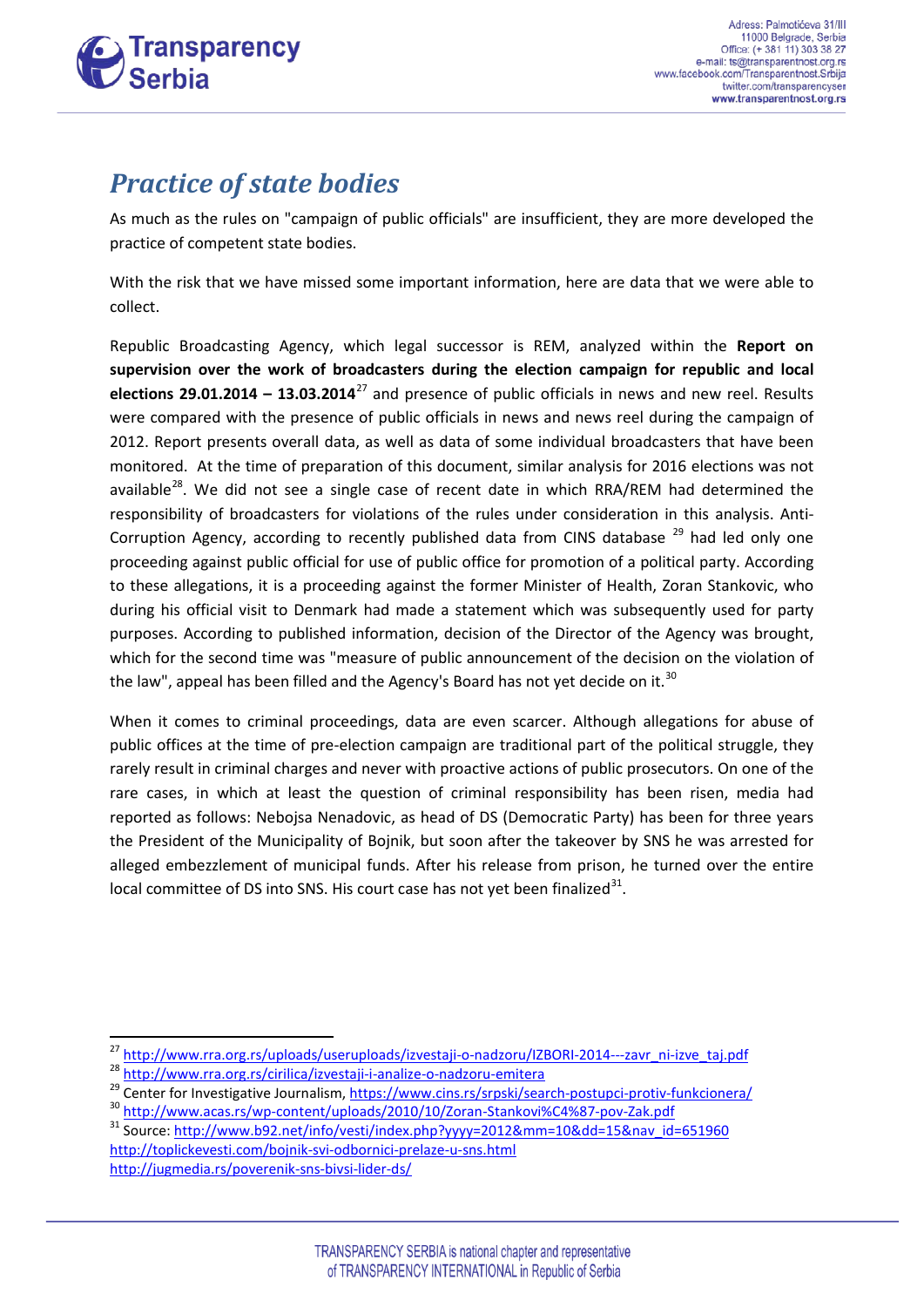

#### *Recommendations*

In order to solve described problems, Transparency - Serbia recommend changes of regulations and practices in the following directions:

- 1. To prohibit participation of politically elected public officials (ministers and state secretaries, the President of the Government, members of the Parliament, members of the assemblies at local level, mayors, provincial secretaries, etc.) in promotional events, visits, conferences etc. organized by the authorities during the election campaign, as well as in other events that are intended for media promotion, unless if it is clearly stated that it is the activity carried out by a political party, coalition or group of citizens participating in the elections;
- 2. To stipulate some activities of the authorities and public officials in general, with purpose to reduce the space for discretion on a case-by-case basis (e.g. introduction of rules to define in which cases minister must attend the opening ceremony of an object in whose construction the ministry was involved - by value or type);
- 3. To define rules on the relationship between the authorities and media a complete prohibition, partial prohibition (in the time of the election campaign), or clear rules about when and how the authorities can cover the costs of media coverage of their activities;
- 4. To define rules on informing the public about the work of public authorities and public officials - which information must be published on websites, in which case, statutory or as a rule, press releases are issuing and press conferences are convoking, etc.;
- 5. To instruct public officials more clearly in which way to respond to party related question when speaking in public officials' capacity;
- 6. More detailed and comprehensive regulation of issues of public and political advertising;
- 7. To specify and to monitor the implementation of the rules on media financing when funding is intended to follow the work of the authorities, in order to prevent favorable reporting on the activities of public officials;
- 8. More detailed organization of activities planning of the authorities, in accordance with the adopted strategic acts, in order to reduce the space for discretion and the "timing" of promotional activities at the time of the election campaign;
- 9. To set restrictions or additional mechanisms for approval and verification for taking over new obligations, debt relief, renunciation of public property and public expenditures in the period of the election campaign;
- 10. Legal specification of the Government and other authorities powers when they are in "technical mandate" in order to reduce it to urgent tasks only;
- 11. To specify responsibilities of authorities in charge to monitor compliance of rules that are intended to prevent "campaign of public officials" and other forms of abuse of public resources for campaign purposes;
- 12. To adopt and implement "transitional arrangements" until complete regulation of this matter – establishment of the Supervisory Board before the election and engagement of this body to prevent abuse of public resources; to adopt binding rules or recommendations of the REM on the manner of reporting to media on the activities of public officials during